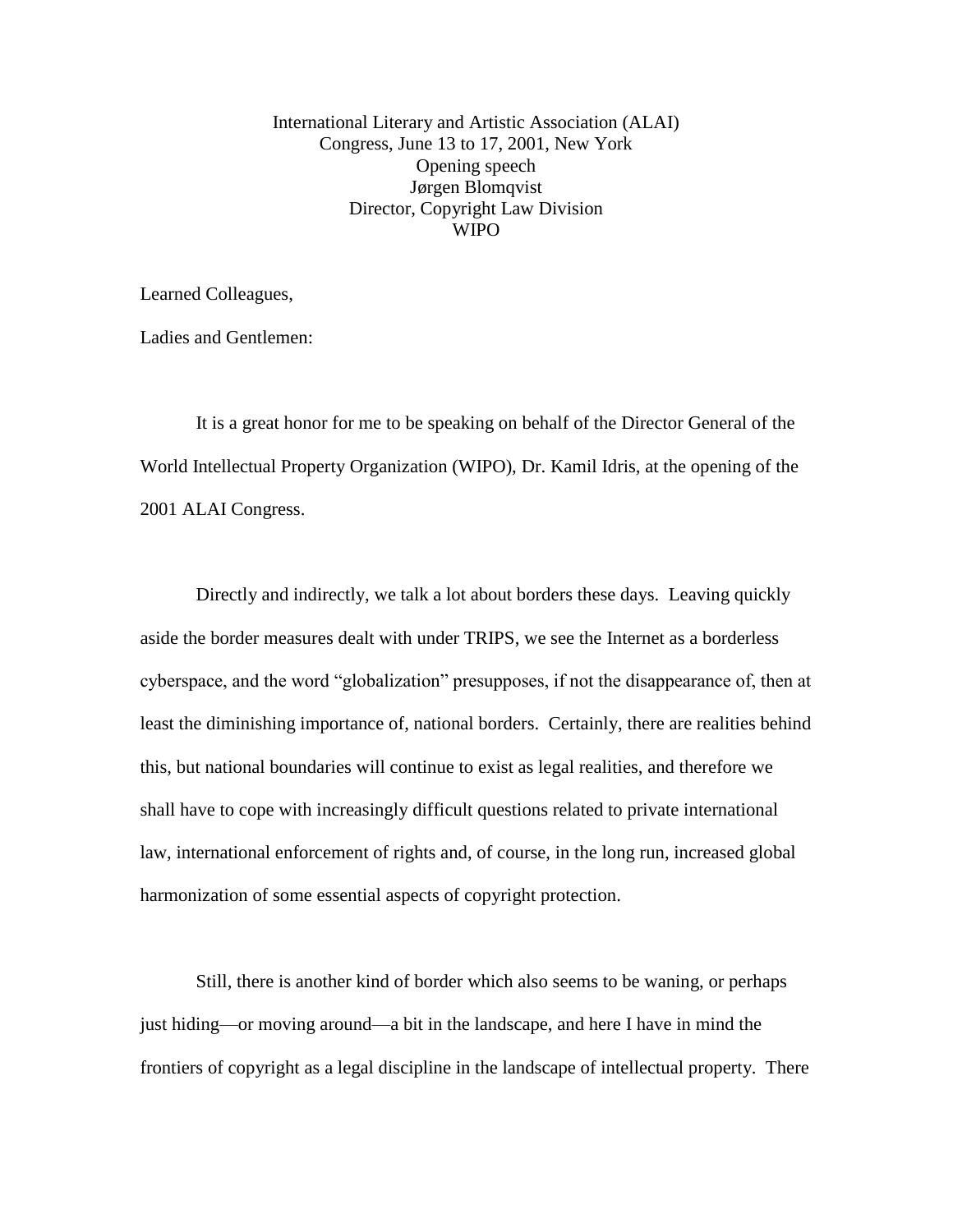are those who think that the frontier moved in the mid-eighties when copyright protection of computer programs became generally recognized. I do not think that that was the case, but maybe none of us had quite realized where exactly it was and so, at the time, a bit of surveying was called for.

The program of this Congress also has something to do with the borders of copyright. In the hectic days of December 1996 when the WCT and the WPPT were adopted, the frontiers were moved. From dealing with rights in the use of works: reproduction; distribution; performance; communication to the public, etc., copyright protection expanded into the protection of the technological measures used to establish a *de facto*, not a legal, protection. This was a significant step in the right direction, but exploration and surveying of this new territory are, indeed, called for. In particular, we need to discuss how copyright will function here, and how we will maintain respect for the limitations and exceptions traditionally incorporated into copyright law while at the same time providing adequate legal protection and effective legal remedies, as laid down by Article 11 of the WCT. Maybe this will bring us to other interesting territories, such as that of competition law. Discussions on this issue have already taken place at WIPO, and I am sure that we shall find the discussions of this Congress an inspiration for our future work.

It is also timely to take a walk along the borders between copyright and its good neighbor, trademark law. Theoretically, of course, we have all known for a long time that this borderline does not have the sharpest of boundaries: the graphic designer